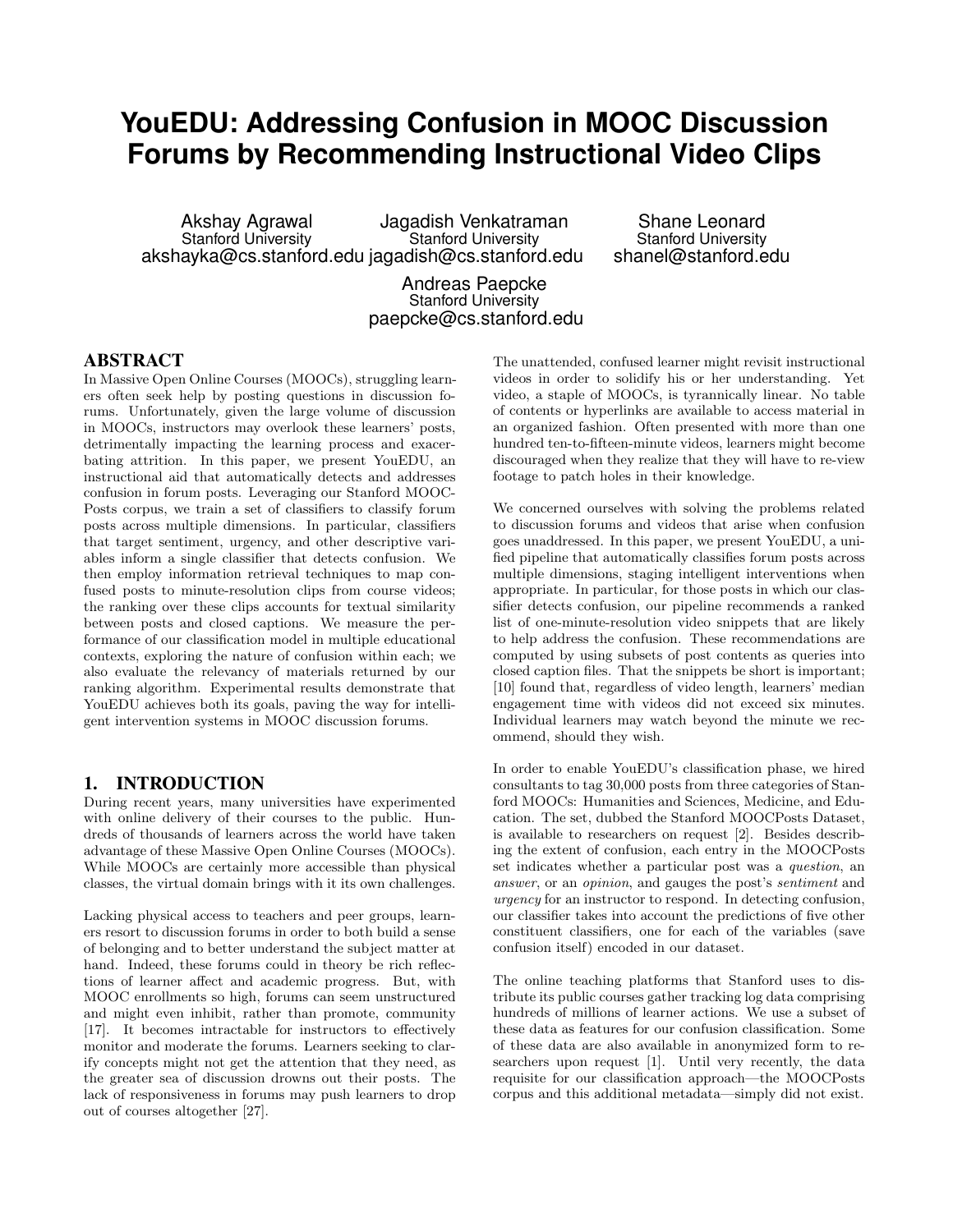The remainder of this paper is organized as follows. We examine related work in Section 2, present the MOOCPosts corpus in Section 3, and sketch the architecture of YouEDU in Section 4. In Sections 5 and 6 we detail, evaluate, and discuss YouEDU's classification and recommendation phases. We close with a section on future work and a conclusion.

## 2. RELATED WORK

Stephens-Martinez, et al. [21] find that MOOC instructors highly value understanding the activity in their discussion forums. The role of instructors in discussion forums is investigated in [22], which finds that learners' experiences are not appreciably affected by the presence or absence of (sparse) instructor intervention. The study did not, however, allow for instructors to regularly provide individual feedback to learners. Instructors interviewed in [12] stress the need for better ways to navigate MOOC forums, and one instructor emphasizes in particular the benefits to be reaped by using natural language processing to reorganize forums.

Wen, et al. [24] explore the relationship between attrition and sentiment, using a sentiment lexicon derived from movie reviews. Yang, et al. [27] conduct an investigation into the relationship between attrition and confusion. While [27] also presents a classifier for confusion, our classification approach differs from theirs in that it operates on a larger dataset and uses a different set of features, including those generated by other classifiers. Chaturvedi, et al. [7] predict instructor intervention patterns in forums. Our work is subtly different in that we predict posts that coders—who carefully read every post in a set of courses—deemed to be urgent, rather than learning from posts that the instructors themselves had responded to. The classification of documents by opinion and sentiment is treated in [20] and [4].

Yang, et al. [26] propose a recommendation system that matches learners to threads of interest, while Shani, et al. [19] devise an algorithm to personalize the questions presented to learners. The need for intervention systems to address confusion in particular is highlighted in [27]. Closed caption files were used in the Informedia project [23] to index into television news shows. To the best of our knowledge, the same has not been done in the context of MOOCs.

# 3. THE STANFORD MOOCPOSTS CORPUS

Given that no requestable corpus of tagged MOOC discussion forum posts existed prior to our research, we set out to create our own. The outcome of our data compilation and curation was the Stanford MOOCPosts Dataset: a corpus composed of 29,604 anonymized learner forum posts from eleven Stanford University public online classes. Available on request to academic researchers, the MOOCPosts dataset was designed to enable computational inquiries into MOOC discussion forums.

Each post in the MOOCPosts dataset was scored across six dimensions—confusion, sentiment, urgency, question, answer, and opinion—and subsequently augmented with additional metadata.

#### 3.1 Methodology: Compiling the Dataset

We organized the posts by course type into three groups: Humanities/Sciences, Medicine, and Education, with 10,000,

10,002, and 10,000 entries, respectively. Humanities/Sciences contains two economics courses, two statistics courses, a global health course, and an environmental physiology course; Medicine contains two runs of a medical statistics course, a science writing course, and an emergency medicine course; Education contains a single course, *How to Learn Math*.

Each course set was coded by three independent, paid oDesk coders. That is, three triplets of coders each worked on one set of 10,000 posts. No coder worked on more than one course set. Each coder attempted to code every post for his or her particular set. All posts with malformed or missing scores in at least one coder's spreadsheet were discarded. This elision accounts for the difference between the  $29,604$ posts in the final set, and the original 30,002 posts.

Coders were asked to score their posts across six dimensions:

- Question: Does this post include a question?
- *•* Opinion: Does this post include an opinion, or is its subject matter wholly factual?
- Answer: Is this post an answer to a learner's question?
- *•* Sentiment: What sentiment does this post convey, on a scale of 1 (extremely negative) to 7 (extremely positive)? A score of 4 indicates neutrality.
- *•* Urgency: How urgent is it that an instructor respond to this post, on a scale of 1 (not urgent at all) to 7 (extremely urgent)? A score of 4 indicates that instructors should respond only if they have spare time.
- *•* Confusion: To what extent does this post express confusion, or the lack thereof, on a scale of 1 (expert knowledge) to 7 (extreme confusion)? A score of 4 indicates neither knowledge nor confusion.

Coders were given examples of posts in each category. The following was an example of an extremely urgent post:

*The website is down at the moment https: //class.stanford.edu/courses/Engineering/ Networking/Winter2014/courseware seems down and I'm not able to submit the Midterm. Still have the "Final Submit" button on the page, but it doesn't work. Are the servers congested? thanks anyway*

And

*Double colons "::" expand to longest possible 0's If the longest is 0, will the address be considered valid ? ( even if it doesn't make sense and there is no room for adding 0's) Can someone please answer ? Thanks in advance*

was given as an example of a post that was both confused (6.0) and urgent (5.0).

We created three gold sets from the coders' scores, one for each course type. We computed inter-rater reliability using Krippendorff's Alpha [11]. For a given post and Likert variable, the post's gold score was computed as an unweighted average of the scores assigned to it by the subset of two coders who expressed the most agreement on that particular variable. Gold scores for binary variables were chosen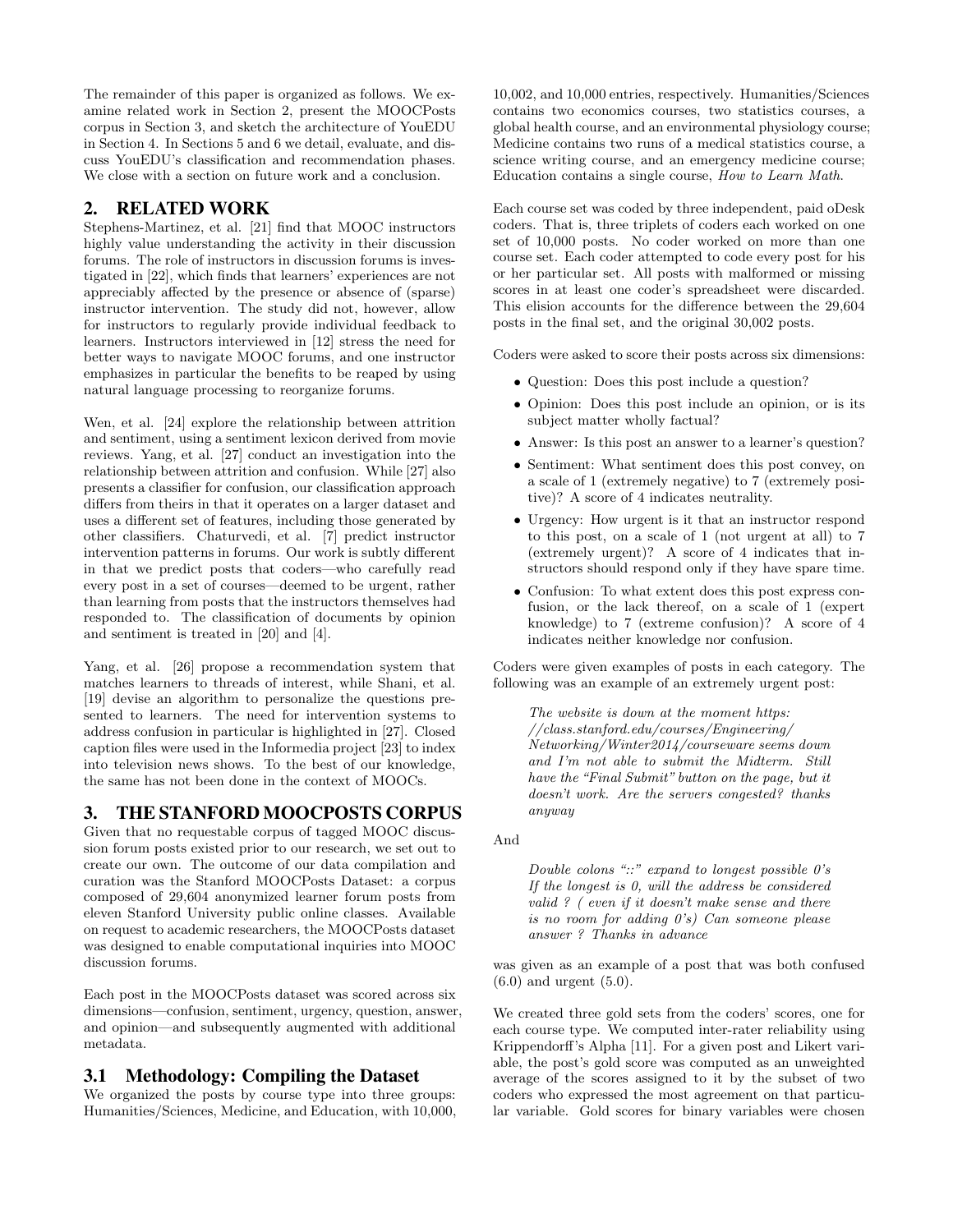|           | Humanities | Medicine | Education |
|-----------|------------|----------|-----------|
| Urgency   | 0.657      | 0.485    | $0.000*$  |
| Sentiment | $-0.171$   | $-0.098$ | $-0.134$  |
| Opinion   | $-0.193$   | $-0.097$ | $-0.297$  |
| Answer    | $-0.257$   | $-0.394$ | $-0.106$  |
| Question  | 0.623      | 0.459    | 0.347     |

Table 1: Correlations with Confusion. The urgency and question variables are strongly correlated with confusion. All correlations, save the one denoted by \*, were significant, with p-values *<* 0.01.

by majority votes across all three coders. We refer readers to our write-up in [2] for a more detailed treatment of our procedure and the complete inter-rater reliability results.

## 3.2 Discussion

We found significant correlations between confusion and the other five variables. In the humanities and medicine course sets, confusion and urgency were correlated with a Pearson's correlation coefficient of 0.657 and 0.485, respectively. In all three subdivisions of the dataset, confusion and the question variable were positively correlated (0.623, 0.459, and 0.347), while the sentiment, opinion, and answer variables were negatively correlated with confusion. Table 1 reports the entire set of correlations.

That questions and confusion were positively correlated supports the finding in [25] that confusion is often communicated through questions. The negative correlations can be understood intuitively. Confusion might turn into frustration and negative sentiment; as discussed in [16], confusion and frustration sometimes go hand-in-hand. If a learner is opining on something, then it seems less likely that he or she is discussing course content. And we would hope that learners providing answers are not themselves confused.

# 4. YOUEDU: DETECT AND RECOMMEND

YouEDU<sup>1</sup> is an intervention system that recommends educational video clips to learners. Figure 1 illustrates the key steps that comprise YouEDU. YouEDU takes as input a set *P* of forum posts, processing them in two distinct phases: (I) detection and (II) recommendation. In the first phase, we apply a classifier to each post in *P*, outputting a subset *P<sup>c</sup>* consisting of posts in which the classifier detected confusion. The confusion classifier functions as a *combination* classifier in that it combines the predictions from classifiers trained to predict other post-related qualities (Section 5).

The second phase takes *P<sup>c</sup>* as input and, for each confused post  $p_m \in P_c$ , outputs a ranked list of educational video snippets that address the object of confusion expressed in  $p_m$ . In particular, for a given post, the recommender produces a ranking across a number of one-minute video clips by computing a similarity metric between the post and closed caption sections. In an online system, of course, learners may choose to watch beyond the end of the one-minute snippet—the snippets effectively function as a video index.

## 5. PHASE I: DETECTING CONFUSION

We frame the problem of detecting confusion as a binary one. Posts with a confusion rating greater than four in the MOOCPosts dataset fall into the "confused" class, while all



Figure 1: YouEDU Architecture. YouEDU consists of two phases: post classification and video snippet recommendation. The dotted-line module is under construction (see Section 7).

other posts fall into the "not confused" class. We craft a rich feature space that fully utilizes the data available in our MOOCPosts dataset, choosing logistic regression with *l*<sup>2</sup> regularization as our model.

## 5.1 Feature Space and Model Design

Our feature space is composed of three types of inputs, those derived from the post body, post metadata, and other classifiers. The confusion classifier we train functions as a combining layer that folds in the predictions of other classifiers; these classifiers are trained to predict variables correlated with confusion. We expand upon each type of input here.

#### *5.1.1 Bag-of-Words*

We take the bag-of-words approach in representing documents, or forum posts. The unigram representation, while simple, pervades text classification and often achieves high performance  $[6]$ ; we employ  $l_2$  regularization to prevent overfitting [18]. Each document is represented in part as a vector of indicator variables, one for each word that appears in the training data. A word is a sequence of one or more alphanumeric characters or a single punctuation mark (one of *{*.,; ! ?*}*).

Documents are pre-processed before they are mapped to vectors. We use a subset of the stop words published by the Information Retrieval Group at the University of Glasgow [14]. Words omitted from the stop word list include, but are not limited to, interrogatives, words that identify the self ("I", "my"), verbs indicating ability or the lack thereof, negative words ("never", "not"), and certain conjunctions ("yet", "but"). We ignore alphabetic case and collapse numbers, LATEX equations, and URLs into three unique words.

#### *5.1.2 Post Metadata*

The feature vector derived from unigrams is augmented with post metadata, including:

- *•* The number of up-votes accumulated by the post. We rationalized that learners might express interest in posts that voiced confusion that they shared.
- The number of reads garnered by the post's thread.
- *•* Whether the poster elected to appear anonymous to his or her peers or to the entire population. It has been shown that anonymity in educational discussion forums enables learners to ask questions without fear of

<sup>&</sup>lt;sup>1</sup>Our entire implementation is open-source.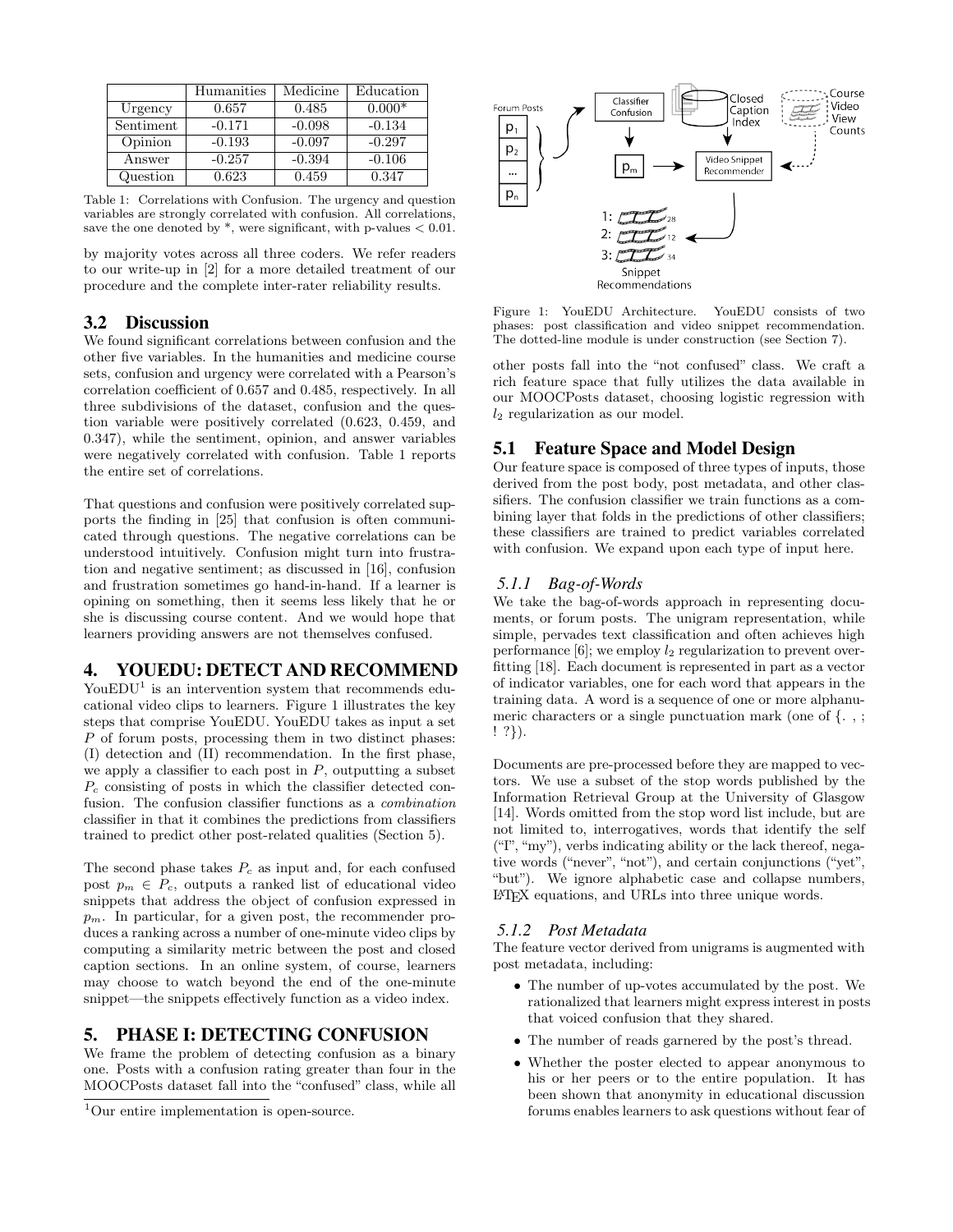judgement [9], and our dataset demonstrates a strong correlation between questions and confusion.

- *•* The poster's grade in the class at the time of post submission, where "grade" is defined as the number of points earned by the learner (e.g., by correctly answering quiz questions) divided by the number of points possible. The lower the grade, we hypothesized, the more likely the learner might be confused.
- *•* The post's position within its thread—we hypothesized that learners seeking help would create new threads.

#### *5.1.3 Classifier Combination*

In Section 3, we demonstrated that confusion is significantly correlated with questions, answers, urgency, sentiment and opinion. As such, in predicting confusion, we take into account the predictions of five distinct classifiers, one for each of the correlates. The outputs of these five classifiers are fed as input to a *combination function* [3]—that is, a classifier for confusion—that determines the confusion class for posts.

For a given train-test partition, let *Dtrain* be the training set and  $D_{test}$  be the test set. Let  $H_q$ ,  $H_a$ ,  $H_o$ ,  $H_s$ , and  $H_u$ be classifiers for the question, answer, opinion, sentiment, and urgency variables, respectively. We call these classifiers *constituent* classifiers. Each constituent is trained on *Dtrain*, taking as input bag-of-words and post metadata features.

Let *Hc*, a binary classifier for confusion, be our combination function. Like the constituent classifiers,  $H_c$  is trained on *Dtrain* and takes as input bag-of-words and metadata features. Unlike the constituents, when training, *H<sup>c</sup>* also treats the ground-truth labels for the question, answer, opinion, sentiment, and urgency variables as features. When testing  $H_c$  on an example  $d \in D_{test}$ , the constituent classifiers each output a prediction for *d*. These five predictions—and not the ground-truth values—are appended to the vector *v* of bag-of-words and metadata features derived from *d*. In particular, if  $v_h$  is a vector of length five encoding the predictions of the constituent classifiers, then the concatenation of *v* and  $v_h$  is the final feature vector for  $H_c$ .

A few subtleties: *H<sup>s</sup>* uses an additional metadata feature that the other classifiers do not—the number of negative words (e.g., "not", "cannot", "never", etc.). *Hq*, *Ha*, *Hu*, and *H<sup>c</sup>* treat the number of question marks as an additional feature, given the previously presented correlations; [27] also used question marks in predicting confusion. And while  $H_q$ ,  $H_a$ , and  $H_o$  are by nature binary classifiers,  $H_s$  and  $H_u$  are multi-class. They predict values corresponding to negative (score  $\langle 4 \rangle$ , neutral (score  $= 4$ ), and positive (score  $> 4$ ), providing *H<sup>c</sup>* with somewhat granular information. Going forward, we refer to the confusion classifier that uses all the features described in this section as the *combined* classifier.

# 5.2 Evaluation and Discussion

In this section, we evaluate and interpret the performance of the combined classifier in contrast to confusion classifiers with pared-down feature sets, reporting insights gleaned about the nature of confusion in MOOCs along the way.

We quantify performance primarily using two metrics: *F*<sup>1</sup> and Cohen's Kappa. We favor the Kappa over accuracy because the former accounts for chance agreement [8]. Unless stated otherwise, reported metrics represent an average over 10 folds of stratified cross-validation.

Table 2 presents the performance of the combined classifier on the humanities and medicine course sets. As mentioned in Section 3, both sets are somewhat heterogeneous collections of courses, with a total of nearly 10,000 posts in each set. In our dataset, not-confused posts (that is, posts with a confusion score of at most 4) outnumber confused ones only 23% of posts exhibit confusion in the humanities course set, while 16% exhibit confusion in the medicine course set.

#### *5.2.1 The Language of Confusion Across Courses*

Table 3 presents the performance of the combined classifier on select courses, sorted in descending order by Kappa. Our classifier performed best on courses that traded in highly technical language. Take, for example, the following post that was tagged as confused from *Managing Emergencies*, the course on which our classifier achieved its highest performance (Kappa  $= 0.741$ ):

*At what doses is it therapuetic for such a patient because at high doses it causes vasoconstrition through alpha1 interactions, while at low doses it causes dilation of renal veins and splachinic vessels.*

The post is saturated with medical terms. A vocabulary so technical and esoteric is likely only used when a learner is discussing or asking a question about a specific course topic. Indeed, inspecting our model's weights revealed that "systematic" was the 11*th* most indicative feature for confusion (odds ratio  $= 1.23$ ) and "defibrillation" was the 15<sup>th</sup> (odds ratio = 1.22). Similarly, in *Statistical Learning*, "solutions" was the sixth most indicative feature (odds ratio = 1.75), and "predict" was the ninth (odds ratio  $= 1.65$ ).

A glance at Table 3 suggests that our classifier's performance degrades as the discourse becomes less technical. Posts like the following were typical in *How to Learn Math*, an education course about the pedagogy of mathematics:

*I am not sure if I agree with tracking or not. I like teaching children at all levels ... In a normal class setting the lower level learners can learn from the higher learners and vice versa. Although I do find it very hard to find a middle ground. There has to be an easier way.*

The above post was tagged as conveying confusion. The language is more subtle than that seen in the posts from *Managing Emergencies*, and it is not surprising that we saw our lowest Kappa (0.359) when classifying *How to Learn Math*. In this course, learners tended to voice more confusion about the structure of the class than the content itself— "link", "videos", and "responses" were the fourth, fifth, and seventh most indicative features, respectively.

Examining the feature weights learned from the humanities and medicine course sets provides us with a more holistic view onto the language of confusion. Domain-specific words take the backseat to words that convey the learning process. For example, in both course sets, "confused" was the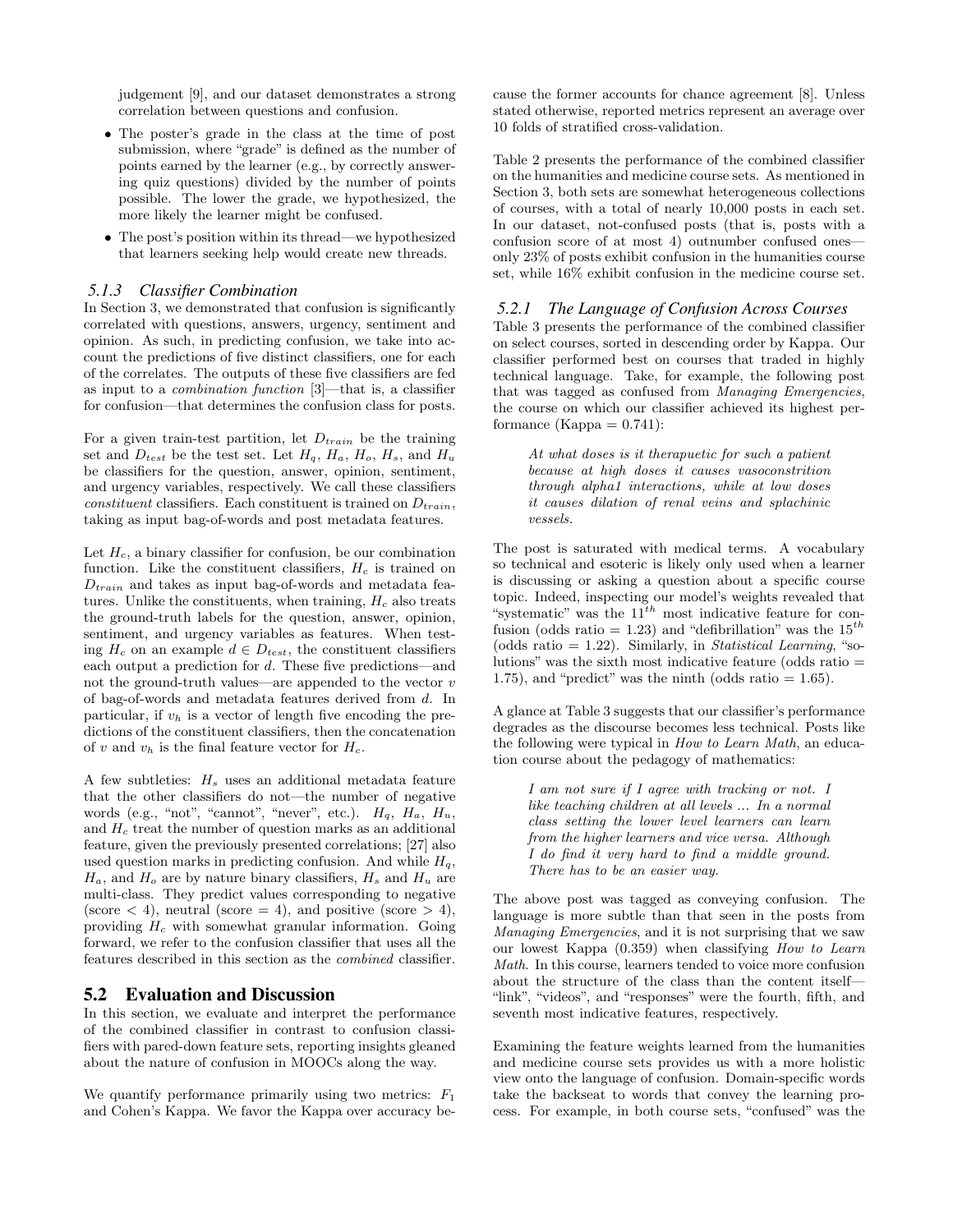| Course Set | Not Confused |        | Confused |           | Kappa  |       |       |
|------------|--------------|--------|----------|-----------|--------|-------|-------|
|            | Precision    | Recall | $H^1$    | Precision | Recall |       |       |
| Humanities | 0.898        | 0.943  | 0.919    | 0.778     | 0.642  | 0.700 | 0.621 |
| Medicine   | 0.924        | 0.946  | 0.935    | 0.699     | 0.589  | 0.627 | 0.564 |

|  |  |  |  | Table 2: Combined Confusion Classifier Performance, Course Sets. |  |  |
|--|--|--|--|------------------------------------------------------------------|--|--|
|--|--|--|--|------------------------------------------------------------------|--|--|

| Course                        | $\#$ Posts (% Confused) | $F_1$ : Not Confused   $F_1$ : Confused |       | Kappa |
|-------------------------------|-------------------------|-----------------------------------------|-------|-------|
| Managing Emergencies          | 279 (18%)               | 0.963                                   | 0.771 | 0.741 |
| Statistical Learning          | $3,030(30\%)$           | 0.909                                   | 0.767 | 0.677 |
| Economics 1                   | 1,583(23%)              | 0.933                                   | 0.741 | 0.675 |
| Statistics in Medicine (2013) | $3,320(21\%)$           | 0.916                                   | 0.671 | 0.589 |
| Women's Health                | 2,141(15%)              | 0.933                                   | 0.506 | 0.445 |
| How to Learn Math             | $9,878(6\%)$            | 0.970                                   | 0.383 | 0.359 |

Table 3: Combined Confusion Classifier Performance, Individual Courses. Our classifier performed best on courses whose discourse was characterized by technical diction, like statistics or economics. In courses like *How to Learn Math* that facilitated open-ended and somewhat roaming discussions, our model found it more difficult to implicitly define confusion.

word with the highest feature weight (odds ratios equal to 3.19 and 2.97 for humanities and medicine, respectively). In the humanities course set, "?", "couldn't", "report", "question", "haven't", and "wondering" came next, in that order. The importance of question-related features in particular is consistent with [25] and with the correlations in the MOOC-Posts dataset. In medicine, the next highest ranked words were "explain", "role", "understand", "stuck", and "struggling". Table 4 displays the most informative features for the humanities and medicine course sets, as well as *How to Learn Math* and *Managing Emergencies*.

#### *5.2.2 Training and Testing on Distinct Courses*

We ran a series of experiments in which we trained the combined classifier on posts from one course and then tested it on posts from another one, without cross-validation. The results of these experiments are tabulated in Table 5.

Our highest Kappa (0.629) was achieved when training on *Statistics in Medicine 2013* and testing on *Statistics in Medicine 2014* ; this makes sense, since they comprise two runs of the same course. Many instructors plan to offer the same MOOC multiple times [12]. Ideally, an instructor would tag but one of those runs, allowing an online classifier to truly shine. Yet even if such tagging were infeasible, our experience learning and testing on similar courses, such as two different statistics courses, suggests that an online classifier might well exhibit good performance. Performance might suffer, however, if the domains of the training and test data are non-overlapping, as is the case in the last two experiments in Table 5.

#### *5.2.3 Constituent Classifiers and Post Metadata*

Figure 2 illustrates the performance of each constituent classifier when cross-validating on the humanities and medicine course sets, as well as on the education course. The constituent question classifier outperformed all the others by a large margin, likely because the structure of questions is fairly consistent. Note that the constituent classifiers were not themselves fed by a lower level of classifiers; if we were attempting to predict, say, sentiment instead of confusion, we could try to improve over the performance shown here by creating a sentiment combination function that was informed by its own set of constituent classifiers.



Figure 2: Constituent Classifier Performance. Confusion(cmb) is the combined classifier.

The combining function of our combined classifier consistently determined that the constituent classifiers for the question and urgency variables were particularly indicative of confusion (see Table 4). Figure 3 shows the results of an ablative analysis in which one constituent classifier was removed from the combined classifier at a time, until we were left with a classifier with no constituent classifiers (call it a *flat* classifier). The flat classifier performed worse than the combined classifier in the two course sets and the education course. For both course sets, the urgency constituent seemed to be the most helpful of the five constituents—we would expect that instructors would prioritize posts in which learners were struggling to understand the course material. However, the same was not true for *How to Learn Math*, which is consistent with the fact that no significant correlation between confusion and urgency was found (see Section 3).

The post position metadata feature also contributed positively to the classifier's performance—removing it from the flat classifier for medicine dropped the Kappa by 0.03. The other metadata features, however, did not appear to consistently or appreciably affect classifier performance, and so we chose to omit them from our ablative analysis. (Though Table 4 shows that the number of question marks was an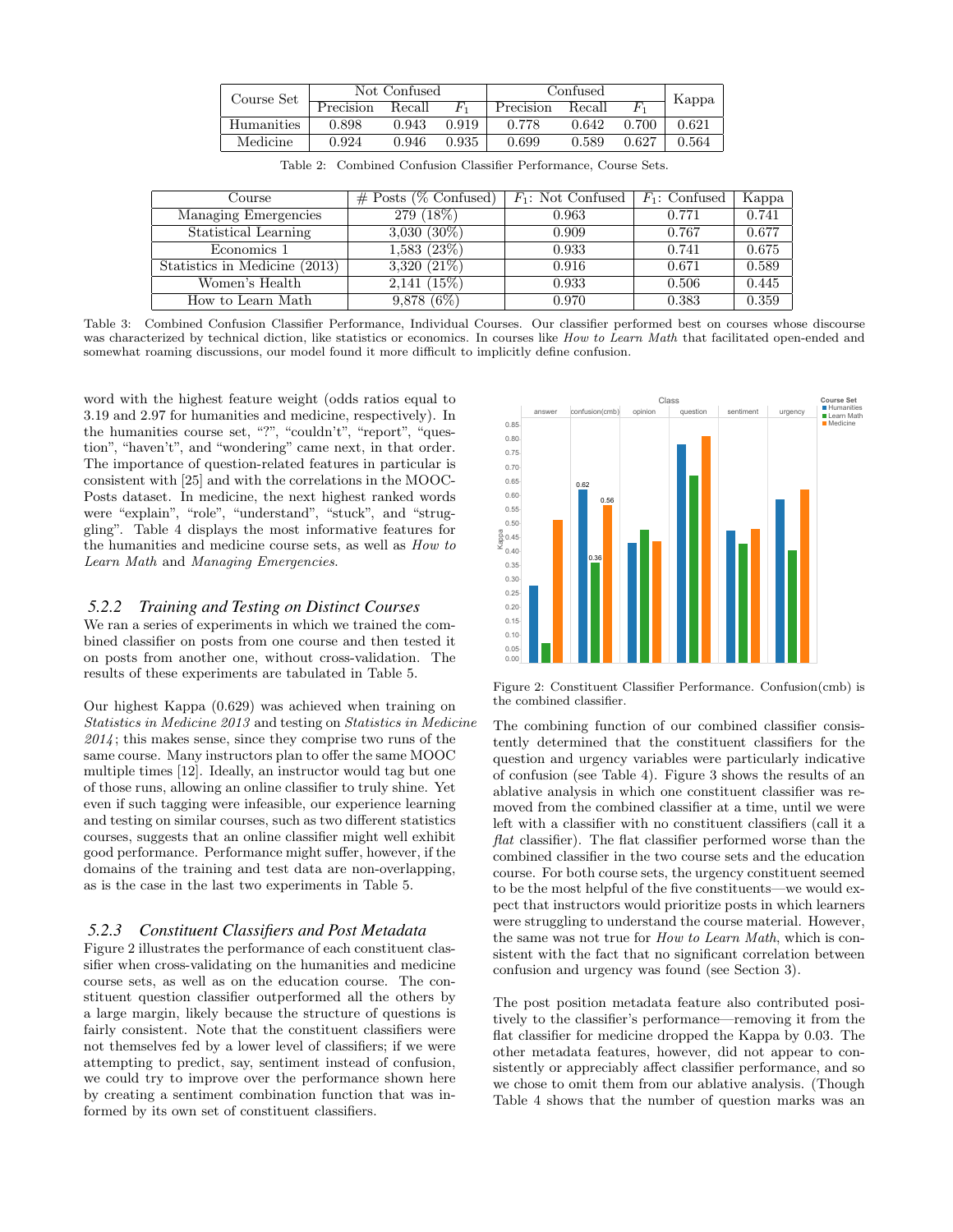| Humanities                     | Medicine                       |                                | Managing Emergencies           |  |
|--------------------------------|--------------------------------|--------------------------------|--------------------------------|--|
| constituent: urgency $(6.59)$  | constituent: question $(4.05)$ | constituent: question $(6.64)$ | constituent: urgency $(2.47)$  |  |
| constituent: question $(3.47)$ | confused $(2.98)$              | constituent: urgency $(2.13)$  | constituent: question $(2.34)$ |  |
| confused $(3.20)$              | explain $(2.71)$               | hoping $(1.94)$                | ? (1.73)                       |  |
| (3.14)                         | role $(2.41)$                  | link(1.76)                     | metadata: $\#$ ? (1.54)        |  |
| couldn't $(2.40)$              | understand $(2.36)$            | available $(1.63)$             | hope $(1.40)$                  |  |
| report $(2.23)$                | stuck $(2.27)$                 | responses $(1.62)$             | what $(1.31)$                  |  |

Table 4: Most Informative Features, Odds Ratios. Features prefixed with "constituent:" correspond to constituent predictions, while those prefixed with "metadata" correspond to post metadata features. All other features are unigram words.

| Training Course         | Test Course             | Kappa |
|-------------------------|-------------------------|-------|
| Stats. in Med. $(2013)$ | Stats. in Med. $(2014)$ | 0.629 |
| Stat. Learning          | Stats. $216$            | 0.590 |
| Economics 1             | Stats. in Med. $(2013)$ | 0.267 |
| Stats. in Med. $(2013)$ | Women's Health          | 0.175 |

Table 5: Nature of Confusion Across Domains. Training and testing on similar courses typically resulted in high performance.



Figure 3: Ablative Analysis, Kappas. No Question is the combined classifier without the question constituent; No Answer is No Question without the answer constituent; and so on.

informative feature in the *Managing Emergencies* course.)

# 6. PHASE II: RECOMMENDING CLIPS

#### 6.1 The Recommendation Algorithm

In this section, we describe how YouEDU recommends instructional material for a forum post that has been labelled as *confused* by Phase I. Every course can be thought of as a collection of several video lectures. Each video lecture on average is about 12-14 minutes long. We focus on the problem of identifying a ranked list of snippets, *S*, for each *confused* post. Each snippet  $s_i$  in  $S$  is a tuple *(video\_id, seek\_minute)* where *video-id* is an identifier for the recommended video and *seek minute* is the time in the video to which the learner must seek and start playing the video. We would not necessarily need to recommend an *end\_minute* in a deployed setting (learners could choose when to stop watching).

Phase II of YouEDU is divided into an offline indexing phase and an online retrieval phase. We define a *bin* as a timeindexed section of a video. Each bin  $b_i$  contains the transcribed text content of the video at a minute-long time interval *i*. We define *binscore(w, b)* of a word *w* and bin *b* as the number of times word *w* appears in bin *b*. We formulate video recommendation to learners as a classical information retrieval problem. In classical IR, the goal is to retrieve the top documents that match a user's query. In our case, the query corresponds to a confused post, and the document corresponds to a bin. We want to retrieve a ranked list of bins that addresses the content of the confused post.

#### *6.1.1 Offline—Indexing Pipeline*

In the indexing pipeline, we first divide each video into bins. We then use a part-of-speech tagger [5] to pre-process each bin. Nouns and noun-phrases tend to produce keywords that typically express what the content is about [13]. Hence, we represent a bin as a triplet (*video\_id*, *start\_min*, *noun phrase list)* where *noun phrase list* is a collection of only the nouns and noun-phrases in the bin.

We scan through each of the pre-processed bins and build an index from each word to the corresponding bin that the word appears in. This index would enable us to retrieve the list of bins  $B_w$  that corresponds to time epochs in the entire course when the word *w* was discussed. We also maintain a data structure that keeps track of *binscore(w,b)* for every word and bin. The constructed index and data structures are serialized to disk and are used by the retrieval phase.

#### *6.1.2 Online—Retrieval and Ranking:*

In the online phase, we take as input confused posts, processing each with a part-of-speech tagger. Similar to the technique we used for bins, we represent each post as a list of its constituent nouns and noun-phrases. Scanning through each of the words in the pre-processed post, we add bin *b* to the candidate set of retrieved bins if at least one term in the pre-processed post was mentioned in *b*. Since we have the index constructed offline, we can use it to prune candidates from a large number of available videos (and hence, bins) in the corpus.

We convert each post and bin into a *V* dimensional vector, where *V* is the size of the vocabulary computed over all words used in all lectures of the course. In this vector, the value on the dimension corresponding to word  $w_i$ is  $binscore(w_i,bin)$ . We define  $simscore(P,B)$  as the cosine similarity of the post and the bin.

$$
simscore(P, B) = \frac{P \cdot B}{\sqrt{\sum_{i=1}^{V} P_i^2} \sqrt{\sum_{i=1}^{V} B_i^2}}
$$
(1)

For each candidate bin  $C_i$  in the list of candidates  $C$ , we compute  $\mathit{simscore}(C_i, \mathit{post})$ . We rank all bins in C by their *simscore* values and return the ranking.

#### 6.2 Evaluation

We evaluated our ranking system on the 2013 run of the *Statistics in Medicine* MOOC, offered at Stanford University, which had 24,943 learners. We chose a random sample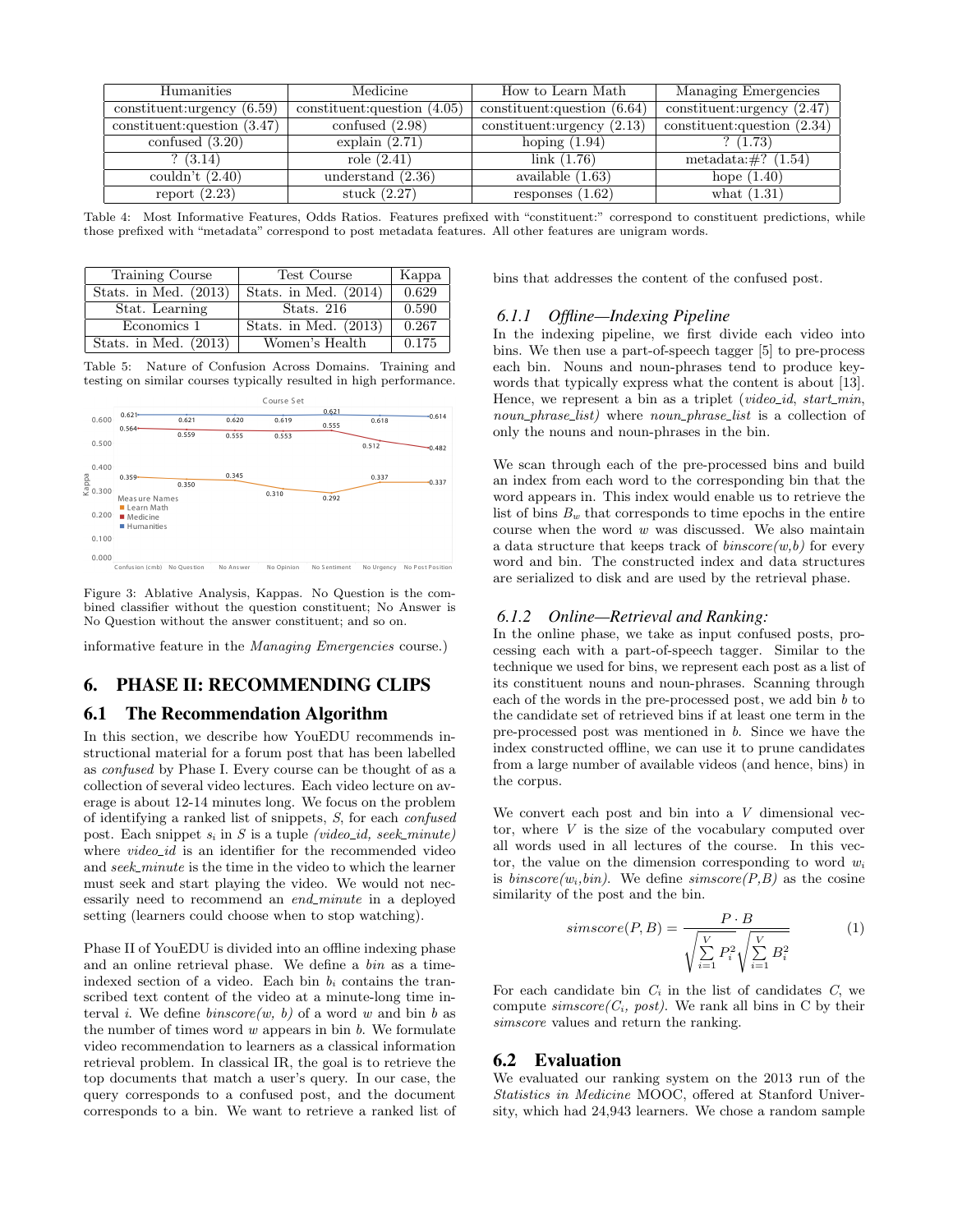of queries from our MOOCPosts dataset for that course. We ran each of those posts through Phase I of YouEDU and chose 20 random posts from the posts that were labeled as confused. For each of those confused posts our algorithm produced a list of six ranked video recommendations (that is, six bins, or one-minute snippets). We then randomized the order within each group of six, obscuring the algorithm's ranking decisions. Four domain experts in statistics at Stanford independently evaluated the relevance of each snippet to its respective post; the ratings of one expert were unfortunately lost due to technical difficulties. This process induced a human-generated ranking, which we then compared to the algorithm's rank order. The rating scale given to the raters is described below:

*2:* Relevant. The recommended snippet precisely address the learner's confusion.

*1:* Somewhat relevant. The recommended snippet is somewhat useful in addressing the learner's confusion.

*0:* Not Relevant: The recommended snippet does not address the learner's confusion.

## *6.2.1 Metrics*

We used two metrics to evaluate the relevancy of our recommendations: NDCG and k-precision.

*Normalized Discounted Cumulative Gain (NDCG):* NDCG measures ranking quality as the sum of the relevance scores (gains) of each recommendation. However, the gain is discounted proportional to how far down the document is in the ranking. The underlying intuition is that the gain due to a relevant document (say, relevance score of 2) that appears as the last result should be penalized more than it would be if it appeared as the first result. Hence, the DCG metric applies a logarithmic discounting function that progressively reduces a document's gain as its position in the ranked list increases [15]. The base *b* of the logarithm determines how sharp the applied discount is.

If *rel<sup>i</sup>* is the gain associated with the document at position i, the DCG at a position i is defined recursively as

$$
DCG(i) = \begin{cases} rel_i & i < b \\ DCG(i-1) + \frac{rel_i}{\log_b i} & otherwise \end{cases}
$$
 (2)

Since we want a smooth discounting function, we set b to 2. We use a graded relevance scale of 0, 1 and 2, corresponding to the types listed above, and computed the DCG for the ranked recommendations we obtained for each confused post. The ideal value of DCG (IDCG) is defined as the DCG based on the ideal ranking as judged by the raters. To obtain the IDCG, we sort the rankings given by the raters in decreasing order of relevance scores and compute the DCG of the sorted ranking. This corresponds to the maximum theoretically possible DCG in any ranking of the recommendations for that post. We normalize the DCG for our ranking by the IDCG to get the Normalized DCG (NDCG):

$$
NDCG(i) = \frac{DCG(i)}{IDCG(i)}\tag{3}
$$

If there are *n* recommended documents, then we report NDCG(n) as *NDCG*, the overall rating for the ranking.

| Rater  | NDCG | k-precision k=1 $\vert$ k=2 $\vert$ k=3 $\vert$ |      |      |
|--------|------|-------------------------------------------------|------|------|
| Rater1 | 0.66 | 0.66                                            | 0.61 | 0.62 |
| Rater2 | 0.90 | 1.0                                             | 0.97 | 0.97 |
| Rater3 | 0.82 | 0.55                                            | 0.52 | 0.52 |
| Avg    | 0.79 | 0.74                                            | 0.70 | 0.70 |

Table 6: NDCG and k-Precision for recommendations

*Precision at top k:* We define the precision of a ranking *R* with *n* recommendations as the fraction of the recommendations that are relevant. The precision at *k* of a ranking *R* is defined as the precision of *R* restricted to its first *k* recommendations.

#### *6.2.2 Results*

Our results across the raters are summarized in Table 6. Our average precision at  $k=1$  is 0.74. This intuitively means that on 74% of cases, the first video that we suggest to a learner (as a recommendation for his or her confused post) is a relevant video. The values at  $k=2$  and  $k=3$ , at 0.70, are encouraging as well. Our NDCG numbers are high, indicating that we perform relatively well compared to the IDCG.

# 7. FUTURE WORK

The work we presented here is a first step; many opportunities for future work remain. We are actively investigating whether we can strengthen our snippet ranking further by considering which video portions learners re-visited several times. This analysis catalogs the number of views that occurred for each second of each instructional video in a course.

Another thrust of future work will use the question and answer classifiers to connect learners to each other. The challenge to meet in this work is to identify learner expertise by their answer posts, and to encourage their participation in answering questions related to their expertise. As in YouEDU, auxiliary data, such as successful homework completion, will support this line of investigation.

A third ongoing project in our group is the development of user interfaces for both instructors and learners. Using our classifiers, we have been experimenting with interactive visualizations of our classifiers' results. The hope is, for example, to have instructors see major forum-borne evidence of confusion in a single view, and to act in response through that same interface.

Video recommendations are not the only source of help for confused learners. Many online courses are repeated during multiple quarters. It should therefore be possible for our system to search forum posts of past course runs for answers to questions in current posts. Also, not all confusion is resolvable through videos. For example, difficulty in operating the video player is unlikely to have been covered in the course videos. Identifying such posts is an additional challenge.

## 8. CONCLUSION

We presented our two phase workflow that in its first phase identifies confusion-expressing forum posts in very large online classes. In a second phase, the workflow recommends excerpts from instructional course videos to the confused authors of these posts. Our approach utilizes new datasets of human tagged forum posts, data from learner interactions